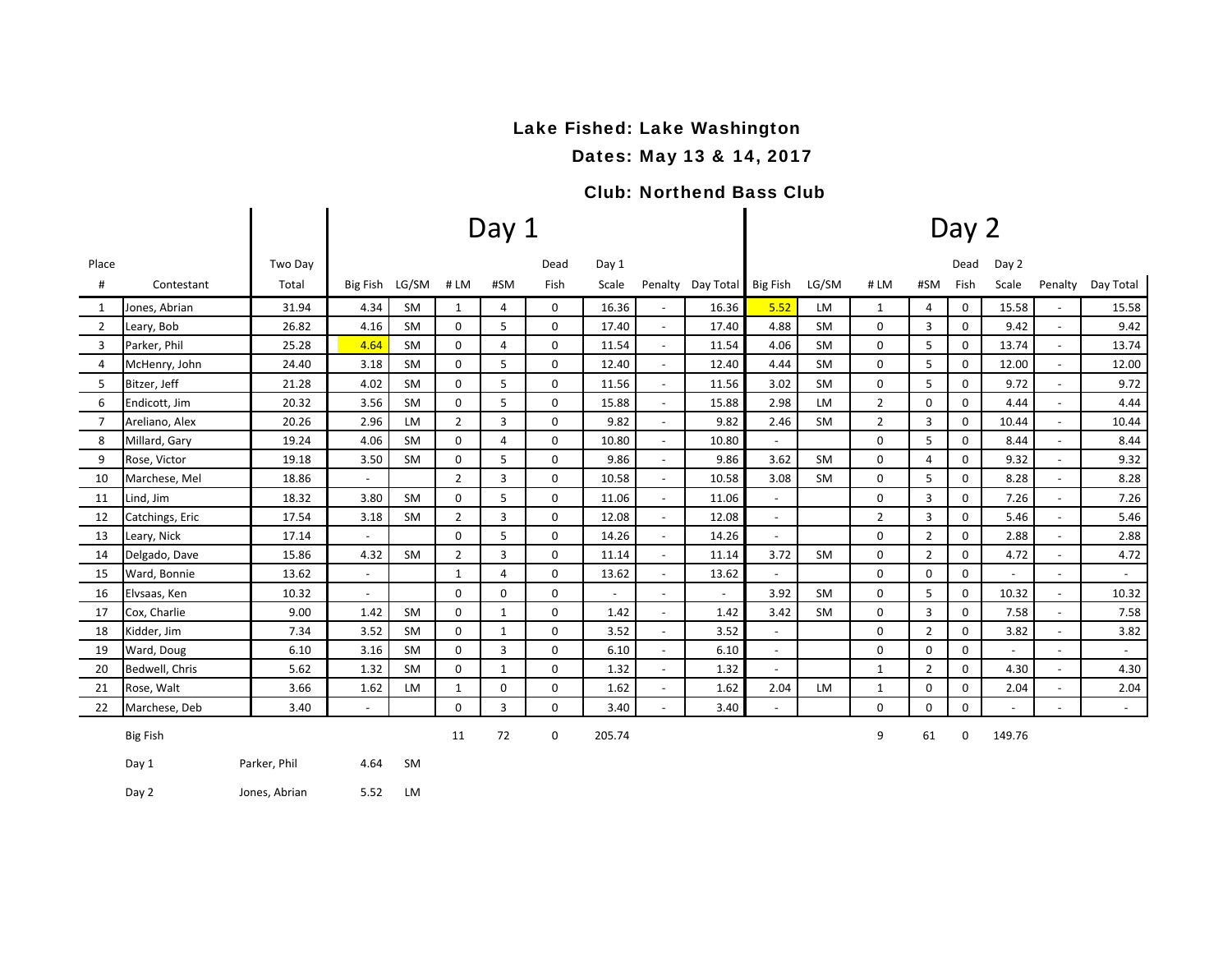# Lake Fished: Lake Washington

### Dates: June 10 & 11, 2017

## Club: Northend Bass Club

|                |                   |                          |                          |                |                | Day 1          |             |                          |                          | Day 2                    |                          |           |                |                |              |                          |                          |                          |  |
|----------------|-------------------|--------------------------|--------------------------|----------------|----------------|----------------|-------------|--------------------------|--------------------------|--------------------------|--------------------------|-----------|----------------|----------------|--------------|--------------------------|--------------------------|--------------------------|--|
| Place          |                   | Two Day                  |                          |                |                |                | Dead        | Day 1                    |                          |                          |                          |           |                |                | Dead         | Day 2                    |                          |                          |  |
| #              | Contestant        | Total                    |                          | Big Fish LG/SM | #LM            | #SM            | Fish        | Scale                    | Penalty                  | Day Total                | <b>Big Fish</b>          | LG/SM     | # LM           | #SM            | Fish         | Scale                    |                          | Penalty Day Total        |  |
| 1              | Marchese, Mel     | 29.20                    | 4.56                     | <b>SM</b>      | $\mathbf{1}$   | 4              | 0           | 16.50                    |                          | 16.50                    |                          |           | 0              | 5              | 0            | 12.70                    |                          | 12.70                    |  |
| $\overline{2}$ | Ward, Bonnie      | 28.92                    | 3.62                     | SM             | $\mathbf{1}$   | 4              | 0           | 15.52                    | $\blacksquare$           | 15.52                    | $\blacksquare$           |           | 0              | 5              | 0            | 13.40                    | $\blacksquare$           | 13.40                    |  |
| 3              | Lind, Jim         | 28.42                    | 3.50                     | <b>SM</b>      | 0              | 5              | $\mathbf 0$ | 15.78                    | $\sim$                   | 15.78                    | 3.56                     | <b>SM</b> | $\mathbf{1}$   | 4              | $\mathbf 0$  | 12.64                    | $\sim$                   | 12.64                    |  |
| $\overline{4}$ | Areliano, Alex    | 27.64                    | 4.42                     | <b>SM</b>      | $\mathbf 0$    | 5              | $\mathbf 0$ | 13.50                    | $\blacksquare$           | 13.50                    | 5.36                     | LM        | $\overline{2}$ | 3              | $\mathbf 0$  | 14.14                    | $\overline{\phantom{a}}$ | 14.14                    |  |
| 5              | Parker, Phil      | 21.56                    | 4.24                     | <b>SM</b>      | 0              | 5              | $\mathbf 0$ | 10.62                    | $\sim$                   | 10.62                    | $\overline{a}$           |           | $\overline{2}$ | 3              | $\mathbf 0$  | 10.94                    | $\overline{a}$           | 10.94                    |  |
| 6              | Ward, Doug        | 21.46                    |                          |                | 0              | 5              | 0           | 10.58                    | $\overline{\phantom{a}}$ | 10.58                    | $\sim$                   |           | 0              | 5              | 0            | 10.88                    | $\overline{\phantom{a}}$ | 10.88                    |  |
| $\overline{7}$ | Jones, Abrian     | 21.18                    | 4.16                     | LM             | 3              | $\overline{2}$ | $\mathbf 0$ | 11.14                    | $\overline{\phantom{a}}$ | 11.14                    | $ \,$                    |           | 0              | 5              | $\mathbf 0$  | 10.04                    | $\overline{\phantom{a}}$ | 10.04                    |  |
| 8              | Delgado, Dave     | 20.24                    | 2.94                     |                | 0              | 5              | 0           | 9.78                     | $\overline{\phantom{a}}$ | 9.78                     | 6.92                     | LM        | $\mathbf{1}$   | $\overline{2}$ | 0            | 10.46                    | $\overline{\phantom{a}}$ | 10.46                    |  |
| 9              | Rose, Victor      | 20.04                    | 2.92                     | <b>SM</b>      | 0              | 5              | $\mathbf 0$ | 8.16                     | $\sim$                   | 8.16                     | 4.38                     | <b>SM</b> | $\mathbf{1}$   | 4              | 0            | 11.88                    | $\overline{\phantom{a}}$ | 11.88                    |  |
| 10             | Millard, Gary     | 19.90                    | $\overline{\phantom{a}}$ |                | $\mathbf{1}$   | 4              | 0           | 10.34                    | $\overline{\phantom{a}}$ | 10.34                    | 2.94                     | LM        | $\overline{2}$ | 3              | 0            | 9.56                     | $\blacksquare$           | 9.56                     |  |
| 11             | Catchings, Eric   | 19.12                    | $\overline{\phantom{a}}$ |                | $\Omega$       | 4              | $\mathbf 0$ | 5.26                     | $\overline{\phantom{a}}$ | 5.26                     | 4.48                     | <b>SM</b> | 0              | 5              | $\mathbf 0$  | 13.86                    | $\blacksquare$           | 13.86                    |  |
| 12             | Elvsaas, Ken      | 18.86                    | 3.76                     | <b>SM</b>      | 0              | 5              | 0           | 9.90                     | $\blacksquare$           | 9.90                     | $\omega$                 |           | 0              | 5              | 0            | 8.96                     | $\overline{\phantom{a}}$ | 8.96                     |  |
| 13             | Bitzer, Jeff      | 18.68                    | $\sim$                   |                | 0              | 5              | $\mathbf 0$ | 9.96                     | $\sim$                   | 9.96                     | $\blacksquare$           |           | $\mathbf{1}$   | 4              | $\mathbf 0$  | 8.72                     | $\blacksquare$           | 8.72                     |  |
| 14             | Russell, Dave     | 16.19                    | $\overline{\phantom{a}}$ |                | 0              | 5              | 0           | 8.08                     | $\overline{\phantom{a}}$ | 8.08                     | $\overline{\phantom{a}}$ |           | 0              | 5              | $\mathbf{1}$ | 8.36                     | 0.25                     | 8.11                     |  |
| 15             | Cox, Charlie      | 14.82                    | 3.30                     | <b>SM</b>      | $\mathbf 0$    | 5              | $\mathbf 0$ | 10.90                    | $\overline{\phantom{a}}$ | 10.90                    | $\sim$                   |           | 0              | $\overline{2}$ | $\mathbf 0$  | 3.92                     | $\blacksquare$           | 3.92                     |  |
| 16             | Lukjanowicz, Mike | 14.02                    | 2.52                     | <b>SM</b>      | 0              | $\overline{2}$ | 0           | 3.94                     | $\overline{\phantom{a}}$ | 3.94                     | 3.16                     | <b>SM</b> | $\overline{2}$ | 3              | 0            | 10.08                    | $\overline{\phantom{a}}$ | 10.08                    |  |
| 17             | Austin, Larry     | 12.04                    | $\overline{\phantom{a}}$ |                | 0              | 4              | 0           | 5.64                     | $\overline{\phantom{a}}$ | 5.64                     | $\overline{\phantom{a}}$ |           | 0              | 5              | 0            | 6.40                     | $\overline{\phantom{a}}$ | 6.40                     |  |
| 18             | Kidder, Jim       | 11.36                    | $\overline{\phantom{a}}$ |                | 0              | 5              | $\mathbf 0$ | 6.68                     | $\overline{\phantom{a}}$ | 6.68                     | $\blacksquare$           |           | $\mathbf{1}$   | $\overline{2}$ | 0            | 4.68                     | $\blacksquare$           | 4.68                     |  |
| 19             | Rose, Walt        | 10.56                    | 2.66                     | <b>SM</b>      | 0              | 3              | 0           | 6.50                     | $\overline{\phantom{a}}$ | 6.50                     | 2.98                     | LM        | $\mathbf{1}$   | $\mathbf{1}$   | $\mathbf 0$  | 4.06                     | $\blacksquare$           | 4.06                     |  |
| 20             | Leary, Bob        | 9.14                     | $\sim$                   |                | 0              | $\overline{2}$ | $\mathbf 0$ | 3.16                     | $\blacksquare$           | 3.16                     | $\blacksquare$           |           | 0              | $\overline{3}$ | 0            | 5.98                     | $\blacksquare$           | 5.98                     |  |
| 21             | Zelonis, Jason    | 8.78                     | 2.84                     | SM             | 1              | 3              | 0           | 8.78                     | $\overline{\phantom{a}}$ | 8.78                     | $\overline{\phantom{a}}$ |           | 0              | 0              | 0            |                          | $\blacksquare$           |                          |  |
| 22             | McHenry, John     | 7.40                     | $\sim$                   |                | 0              | 0              | $\mathbf 0$ | $\sim$                   | $\blacksquare$           | $\overline{\phantom{a}}$ | $\blacksquare$           |           | 0              | 4              | 0            | 7.40                     | $\blacksquare$           | 7.40                     |  |
| 23             | Bedwell, Chris    | 7.06                     | 3.38                     | <b>SM</b>      | 0              | 5              | 0           | 7.06                     | $\sim$                   | 7.06                     | $\sim$                   |           | 0              | 0              | 0            | $\overline{\phantom{a}}$ | $\overline{a}$           | $\overline{\phantom{a}}$ |  |
| 24             | Endicott, Jim     | 5.62                     | $\sim$                   |                | 0              | 4              | $\mathbf 0$ | 5.62                     | $\overline{\phantom{a}}$ | 5.62                     | $\overline{\phantom{a}}$ |           | 0              | 0              | 0            | $\sim$                   | $\blacksquare$           | $\sim$                   |  |
| 25             | Marchese, Deb     | $\overline{\phantom{a}}$ | $\overline{\phantom{a}}$ |                | 0              | 0              | 0           | $\overline{\phantom{a}}$ | $\overline{\phantom{a}}$ | $\overline{\phantom{a}}$ | $\overline{\phantom{a}}$ |           | 0              | 0              | 0            | $\sim$                   | $\sim$                   | $\sim$                   |  |
|                | Endicott, Maryann | $\overline{\phantom{a}}$ | $\overline{\phantom{a}}$ |                | 0              | 0              | $\mathbf 0$ | $\overline{\phantom{a}}$ | $\sim$                   | $\overline{\phantom{a}}$ | $\overline{\phantom{a}}$ |           | 0              | 0              | 0            | $\blacksquare$           | $\overline{\phantom{a}}$ | $\sim$                   |  |
|                | <b>Big Fish</b>   |                          |                          |                | $\overline{7}$ | 96             | 0           | 213.40                   |                          |                          |                          |           | 14             | 78             | 1            | 199.06                   |                          |                          |  |
|                | Day 1             | Marchese, Mel            | 4.56                     | <b>SM</b>      |                |                |             |                          |                          |                          |                          |           |                |                |              |                          |                          |                          |  |
|                | Day 2             | Delgado, Dave            | 6.92                     | LM             |                |                |             |                          |                          |                          |                          |           |                |                |              |                          |                          |                          |  |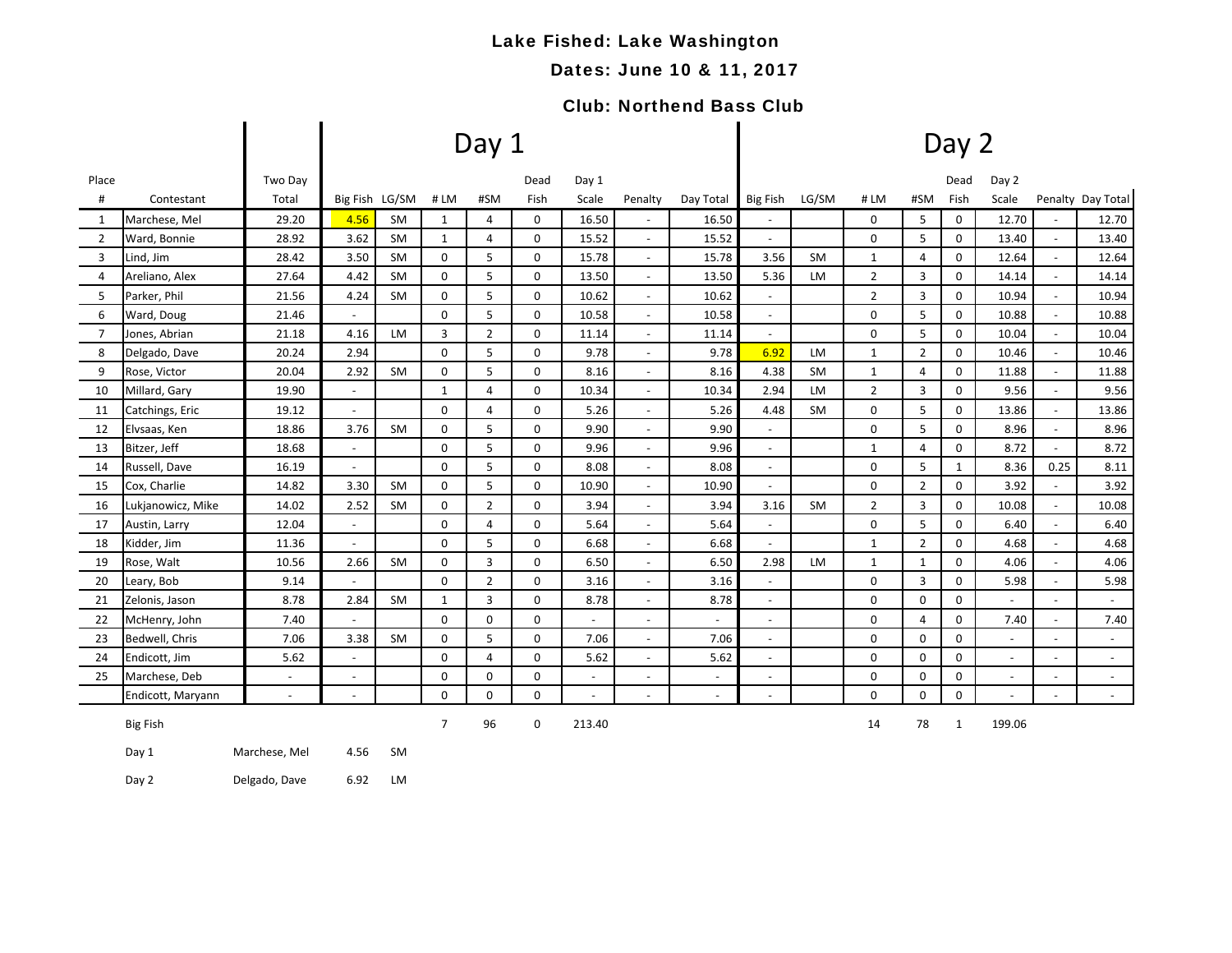#### Lake Fished: Potholes Reservoir

#### Dates: July 8 & 9, 2017

#### Club: Northend Bass Club

|                |                                  |                |                          |           |                | Day 1          |                |                |                          | Day 2     |                          |           |                |              |                |                |                          |                          |  |
|----------------|----------------------------------|----------------|--------------------------|-----------|----------------|----------------|----------------|----------------|--------------------------|-----------|--------------------------|-----------|----------------|--------------|----------------|----------------|--------------------------|--------------------------|--|
| Place          |                                  | Two Day        |                          |           |                |                | Dead           | Day 1          |                          |           |                          |           |                |              | Dead           | Day 2          |                          |                          |  |
| $\#$           | Contestant                       | Total          | <b>Big Fish</b>          | LG/SM     | #LM            | #SM            | Fish           | Scale          | Penalty                  | Day Total | <b>Big Fish</b>          | LG/SM     | # LM           | #SM          | Fish           | Scale          | Penalty                  | Day Total                |  |
| 1              | Marchese, Mel                    | 31.76          | 5.84                     | LM        | 5              | 0              | 0              | 15.22          | $\overline{\phantom{a}}$ | 15.22     | 4.58                     | <b>LM</b> | 5              | $\mathbf 0$  | 0              | 16.54          |                          | 16.54                    |  |
| $\overline{2}$ | Catchings, Eric                  | 28.18          | 2.92                     | LM        | 4              | 1              | $\mathbf 0$    | 11.28          | $\overline{\phantom{a}}$ | 11.28     | 6.50                     | LM        | 5              | $\mathbf 0$  | $\mathsf 0$    | 16.90          | $\overline{\phantom{a}}$ | 16.90                    |  |
| 3              | Jones, Abrian                    | 27.62          | 3.82                     | LM        | 5              | 0              | $\mathbf 0$    | 14.10          | $\overline{\phantom{a}}$ | 14.10     | $\overline{\phantom{a}}$ |           | 5              | 0            | 0              | 13.52          | $\sim$                   | 13.52                    |  |
| $\overline{4}$ | Elvsaas, Ken                     | 26.54          | $\overline{\phantom{a}}$ |           | 5              | 0              | 0              | 12.54          | $\overline{\phantom{a}}$ | 12.54     | $\sim$                   |           | 5              | 0            | 0              | 14.00          | $\overline{\phantom{a}}$ | 14.00                    |  |
| 5              | Ward, Bonnie                     | 26.24          | $\sim$                   |           | 5              | 0              | 0              | 12.94          | $\overline{\phantom{a}}$ | 12.94     | $\sim$                   |           | 5              | 0            | 0              | 13.30          | $\sim$                   | 13.30                    |  |
| 6              | Millard, Gary                    | 20.98          | 3.28                     |           | 5              | 0              | 0              | 11.66          | $\blacksquare$           | 11.66     | $\sim$                   |           | 3              | 0            | 0              | 9.32           | $\overline{\phantom{a}}$ | 9.32                     |  |
| $\overline{7}$ | Bitzer, Jeff                     | 20.42          | $\overline{\phantom{a}}$ |           | 5              | 0              | 0              | 11.76          | $\blacksquare$           | 11.76     | $\sim$                   |           | 4              | 0            | $\mathbf 0$    | 8.66           | $\overline{\phantom{a}}$ | 8.66                     |  |
| 8              | Ward, Doug                       | 19.52          | $\blacksquare$           |           | $\overline{3}$ | $\overline{2}$ | $\mathbf 0$    | 8.92           | $\overline{\phantom{a}}$ | 8.92      | $\sim$                   |           | 5              | 0            | $\mathsf 0$    | 10.60          | $\overline{\phantom{a}}$ | 10.60                    |  |
| 9              | Bedwell, Chris                   | 14.92          | 3.72                     | SM        | $\mathbf 0$    | 3              | 0              | 7.60           | $\overline{\phantom{a}}$ | 7.60      | 3.14                     | SM        | $\mathbf 0$    | 4            | 0              | 7.32           | $\overline{\phantom{a}}$ | 7.32                     |  |
| 10             | Russell, Dave                    | 13.83          | 3.08                     | LM        | $\overline{4}$ | $\mathbf{1}$   | $\mathbf{1}$   | 10.72          | 0.25                     | 10.47     | $\overline{\phantom{a}}$ |           | $\overline{2}$ | 0            | 0              | 3.36           | $\sim$                   | 3.36                     |  |
| 11             | Kidder, Jim                      | 13.18          | 2.10                     | LM        | $\mathbf{1}$   | 0              | $\mathbf 0$    | 2.10           | $\sim$                   | 2.10      | $\sim$                   |           | 5              | 0            | $\mathbf 0$    | 11.08          |                          | 11.08                    |  |
| 12             | Austin, Larry                    | 12.52          | 3.22                     | LM        | $\overline{2}$ | $\mathbf 0$    | 0              | 5.58           | $\overline{\phantom{a}}$ | 5.58      | $\sim$                   |           | $\overline{4}$ | 0            | 0              | 6.94           |                          | 6.94                     |  |
| 13             | Endicott, Jim                    | 8.72           | 4.52                     | LM        | $\mathbf{1}$   | 0              | 0              | 4.52           | $\blacksquare$           | 4.52      | 4.20                     | <b>LM</b> | $\mathbf{1}$   | $\mathbf 0$  | 0              | 4.20           | $\blacksquare$           | 4.20                     |  |
| 14             | Rose, Walt                       | 7.73           | 2.32                     | SM        | $\mathbf 0$    | 3              | 0              | 4.66           | $\overline{\phantom{a}}$ | 4.66      | $\overline{\phantom{a}}$ |           | $\mathbf{1}$   | $\mathbf{1}$ | $\mathbf{1}$   | 3.32           | 0.25                     | 3.07                     |  |
| 15             | Rose, Victor                     | 7.00           | $\blacksquare$           |           | $\overline{2}$ | $\mathbf 0$    | 0              | 4.42           | $\overline{\phantom{a}}$ | 4.42      | 2.58                     | LM        | $\mathbf{1}$   | $\mathbf 0$  | $\mathsf 0$    | 2.58           | $\sim$                   | 2.58                     |  |
| 16             | Parker, Phil                     | 6.88           | $\overline{\phantom{a}}$ |           | 4              | 0              | 0              | 6.88           | $\overline{\phantom{a}}$ | 6.88      | $\overline{\phantom{a}}$ |           | $\mathsf 0$    | 0            | 0              | $\blacksquare$ | $\overline{\phantom{a}}$ | $\sim$                   |  |
|                | Rose, Ian<br>$\ast$              | 5.92           | 1.72                     | SM        | $\mathbf 0$    | $\mathbf{1}$   | $\mathbf{1}$   | 1.72           | 0.25                     | 1.47      | $\sim$                   |           | $\overline{2}$ | 0            | $\mathbf{1}$   | 4.70           | 0.25                     | 4.45                     |  |
|                | Demitry                          | 5.48           | $\overline{\phantom{a}}$ |           | $\mathbf{1}$   | $\mathbf{1}$   | 0              | 5.48           | $\blacksquare$           | 5.48      | $\blacksquare$           |           | $\mathsf 0$    | 0            | 0              | $\sim$         | $\overline{\phantom{a}}$ | $\sim$                   |  |
| 17             | Zelonis, Jason                   | 3.94           | $\overline{\phantom{a}}$ |           | $\mathsf 0$    | 0              | $\mathbf 0$    | $\sim$         | $\overline{\phantom{a}}$ | $\sim$    | 3.94                     | LM        | $\mathbf{1}$   | 0            | $\mathbf 0$    | 3.94           | $\overline{\phantom{a}}$ | 3.94                     |  |
| 18             | Arellano, Alex                   | 2.70           | 2.70                     | LM        | 1              | 0              | 0              | 2.70           | $\blacksquare$           | 2.70      | $\overline{\phantom{a}}$ |           | $\mathbf 0$    | 0            | 0              |                |                          | $\overline{\phantom{a}}$ |  |
|                | Leary, Bob                       | $\blacksquare$ | $\blacksquare$           |           | $\mathbf 0$    | 0              | 0              | $\blacksquare$ | $\blacksquare$           |           | $\sim$                   |           | $\mathsf 0$    | 0            | $\mathbf 0$    | $\blacksquare$ |                          | $\sim$                   |  |
|                | Leary, Nick                      | $\sim$         | $\sim$                   |           | $\Omega$       | $\Omega$       | $\mathbf 0$    | $\sim$         |                          |           | $\sim$                   |           | $\mathbf 0$    | $\Omega$     | $\mathbf 0$    |                |                          | $\sim$                   |  |
|                | <b>Big Fish</b>                  |                |                          |           | 53             | 12             | $\overline{2}$ | 154.80         |                          |           |                          |           | 54             | 5            | $\overline{2}$ | 150.28         |                          |                          |  |
|                | Day 1                            | Marchese, Mel  | 5.84                     | LM        |                |                |                |                |                          |           |                          |           |                |              |                |                |                          |                          |  |
|                | Day 2<br>Catchings, Eric         |                | 6.50                     | <b>LM</b> |                |                |                |                |                          |           |                          |           |                |              |                |                |                          |                          |  |
|                | Big Bag Day 1                    | Marchese, Mel  | 15.22                    |           |                |                |                |                |                          |           |                          |           |                |              |                |                |                          |                          |  |
|                | Big Bag Day 2<br>Catchings, Eric |                | 16.90                    |           |                |                |                |                |                          |           |                          |           |                |              |                |                |                          |                          |  |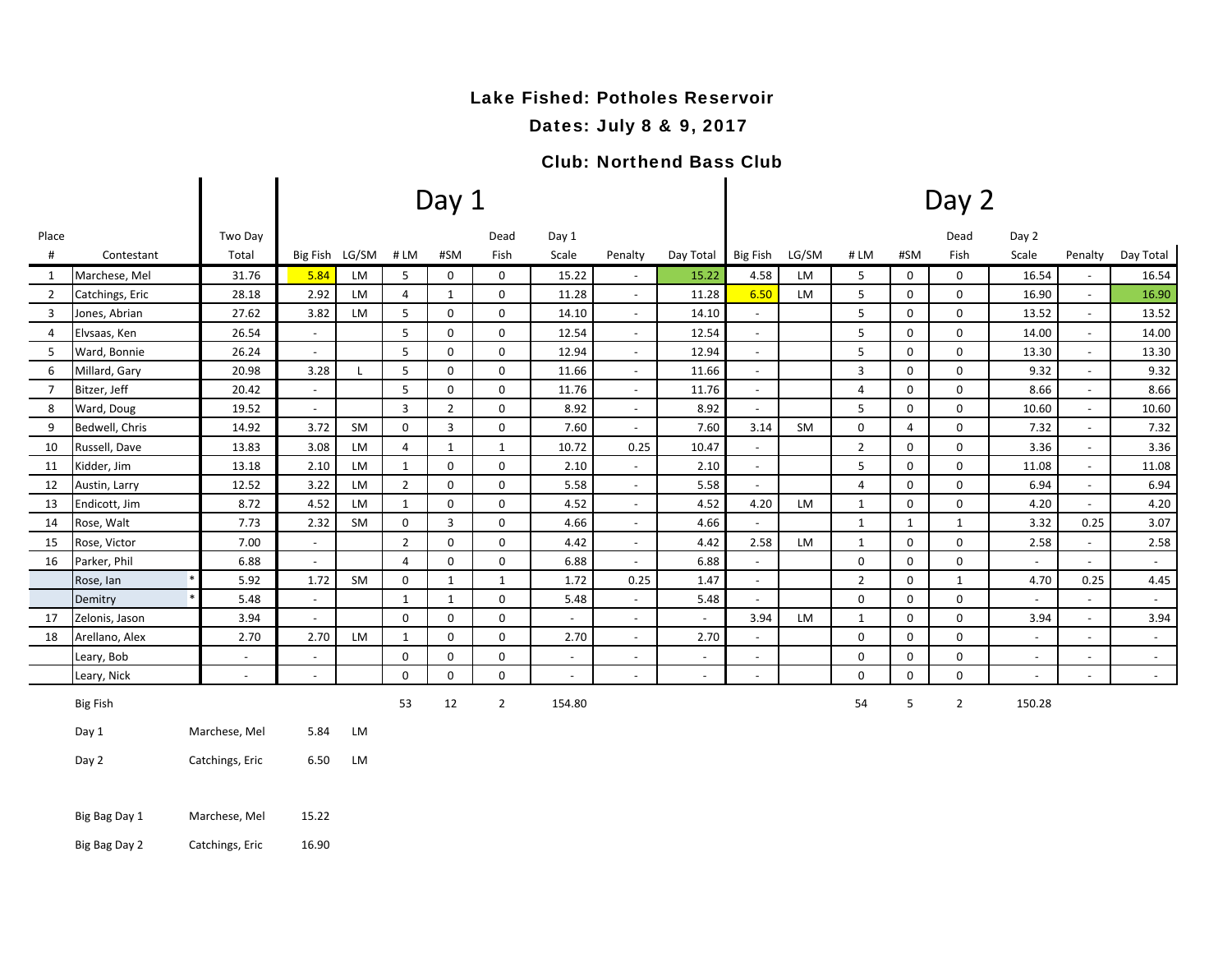## Lake Fished: Lake Roosevelt

Dates: August 19th & 20th

### Club: Northend Bass Club

|                |                   |               |                          |           |             | Day 1          |                | Day 2                    |                          |                |                          |           |     |              |              |                |                          |                   |
|----------------|-------------------|---------------|--------------------------|-----------|-------------|----------------|----------------|--------------------------|--------------------------|----------------|--------------------------|-----------|-----|--------------|--------------|----------------|--------------------------|-------------------|
| Place          |                   | Two Day       |                          |           |             |                | Dead           | Day 1                    |                          |                |                          |           |     |              | Dead         | Day 2          |                          |                   |
| #              | Contestant        | Total         | Big Fish LG/SM           |           | #LM         | #SM            | Fish           | Scale                    | Penalty                  | Day Total      | Big Fish                 | LG/SM     | #LM | #SM          | Fish         | Scale          |                          | Penalty Day Total |
| 1              | Marchese, Deb     | 27.17         | 4.18                     | SM        | 0           | 5              | 3              | 15.60                    | 0.75                     | 14.85          | 2.98                     | SM        | 0   | 5            | 0            | 12.32          | $\overline{\phantom{a}}$ | 12.32             |
| $\overline{2}$ | Lind, Jim         | 23.09         | 3.24                     | <b>SM</b> | 0           | 5              | 0              | 9.58                     | $\blacksquare$           | 9.58           | 3.60                     | <b>SM</b> | 0   | 5            | $\mathbf{1}$ | 13.76          | 0.25                     | 13.51             |
| 3              | Marchese, Mel     | 21.61         | 4.02                     | <b>SM</b> | $\mathbf 0$ | 5              | $\mathbf{1}$   | 11.50                    | 0.25                     | 11.25          | 2.92                     | <b>SM</b> | 0   | 5            | 1            | 10.61          | 0.25                     | 10.36             |
| $\overline{4}$ | Ward, Bonnie      | 15.92         | $\blacksquare$           |           | 0           | 4              | $\overline{2}$ | 5.92                     | 0.50                     | 5.42           | 4.52                     | <b>SM</b> | 0   | 5            | $\mathbf{0}$ | 10.50          | $\overline{\phantom{a}}$ | 10.50             |
| 5              | Bedwell, Chris    | 14.50         | 3.18                     | <b>SM</b> | $\mathbf 0$ | 5              | 0              | 10.40                    | $\blacksquare$           | 10.40          | $\blacksquare$           |           | 0   | 3            | 0            | 4.10           | $\overline{\phantom{a}}$ | 4.10              |
| 6              | Rose, Victor      | 12.34         | 2.60                     | <b>SM</b> | $\mathbf 0$ | 3              | $\mathbf 0$    | 4.84                     | $\blacksquare$           | 4.84           | 2.48                     | <b>SM</b> | 0   | 5            | $\mathbf 0$  | 7.50           | $\sim$                   | 7.50              |
| $\overline{7}$ | McHenry, John     | 12.21         | $\overline{\phantom{a}}$ |           | 0           | 4              | $\mathbf{1}$   | 5.94                     | 0.25                     | 5.69           | $\blacksquare$           |           | 0   | 5            | 0            | 6.52           | $\sim$                   | 6.52              |
| 8              | Elvsaas, Ken      | 12.05         | $\blacksquare$           |           | $\mathbf 0$ | 5              | $\mathbf 0$    | 4.60                     | $\blacksquare$           | 4.60           | $\blacksquare$           |           | 0   | 5            | 0            | 7.45           | $\overline{\phantom{a}}$ | 7.45              |
| 9              | Parker, Phil      | 10.36         | $\sim$                   |           | 0           | 5              | 0              | 4.70                     | $\overline{\phantom{a}}$ | 4.70           | $\overline{\phantom{a}}$ |           | 0   | 5            | 0            | 5.66           | $\sim$                   | 5.66              |
| 10             | Kidder, Jim       | 9.28          | $\overline{\phantom{a}}$ |           | $\mathbf 0$ | 4              | 0              | 4.94                     | $\overline{\phantom{a}}$ | 4.94           | $\overline{\phantom{a}}$ |           | 0   | 3            | 0            | 4.34           | $\overline{\phantom{a}}$ | 4.34              |
| 11             | Millard, Gary     | 6.52          | $\overline{\phantom{a}}$ |           | $\mathbf 0$ | $\overline{2}$ | $\mathbf 0$    | 1.80                     | $\overline{\phantom{a}}$ | 1.80           | $\sim$                   |           | 0   | 3            | 0            | 4.72           | $\overline{\phantom{a}}$ | 4.72              |
| 12             | Russell, Dave     | 4.70          | $\overline{\phantom{a}}$ |           | $\mathbf 0$ | 3              | $\mathbf 0$    | 4.70                     | $\blacksquare$           | 4.70           | $\blacksquare$           |           | 0   | 0            | 0            | $\blacksquare$ | $\sim$                   | $\sim$            |
| 13             | Ward, Doug        | 4.28          | 1.06                     | <b>SM</b> | $\mathbf 0$ | $\mathbf{1}$   | 0              | 1.06                     | $\sim$                   | 1.06           | $\sim$                   |           | 0   | 3            | 0            | 3.22           | $\sim$                   | 3.22              |
| 14             | Delgado, Dave     | 2.94          | $\blacksquare$           |           | $\mathbf 0$ | $\overline{2}$ | $\mathbf 0$    | 1.80                     | $\blacksquare$           | 1.80           | 1.14                     | <b>SM</b> | 0   | $\mathbf{1}$ | 0            | 1.14           | $\overline{\phantom{a}}$ | 1.14              |
| 15             | Lukjanowicz, Mike | 2.06          | $\blacksquare$           |           | 0           | $\Omega$       | 0              | $\overline{\phantom{a}}$ | $\overline{\phantom{a}}$ | $\sim$         | $\blacksquare$           |           | 0   | 2            | 0            | 2.06           | $\sim$                   | 2.06              |
| 16             | Zelonis, Jason    | 1.18          | $\blacksquare$           |           | $\mathbf 0$ | 0              | $\mathbf 0$    | $\overline{\phantom{a}}$ | $\overline{\phantom{a}}$ | $\blacksquare$ | $\overline{\phantom{a}}$ |           | 0   | 1            | 0            | 1.18           | $\overline{\phantom{a}}$ | 1.18              |
|                | <b>Big Fish</b>   |               |                          |           | 0           | 53             | $\overline{7}$ | 87.38                    |                          |                |                          |           | 0   | 56           | $\mathbf{2}$ | 95.08          |                          |                   |
|                | Day 1             | Marchese, Deb | 4.18                     | SM        |             |                |                |                          |                          |                |                          |           |     |              |              |                |                          |                   |
|                | Day 2             | Ward, Bonnie  | 4.52                     | SM        |             |                |                |                          |                          |                |                          |           |     |              |              |                |                          |                   |
|                | Big Bag Day 1     | Marchese, Deb | 14.85                    |           |             |                |                |                          |                          |                |                          |           |     |              |              |                |                          |                   |
|                | Big Bag Day 2     | Lind, Jim     | 13.51                    |           |             |                |                |                          |                          |                |                          |           |     |              |              |                |                          |                   |